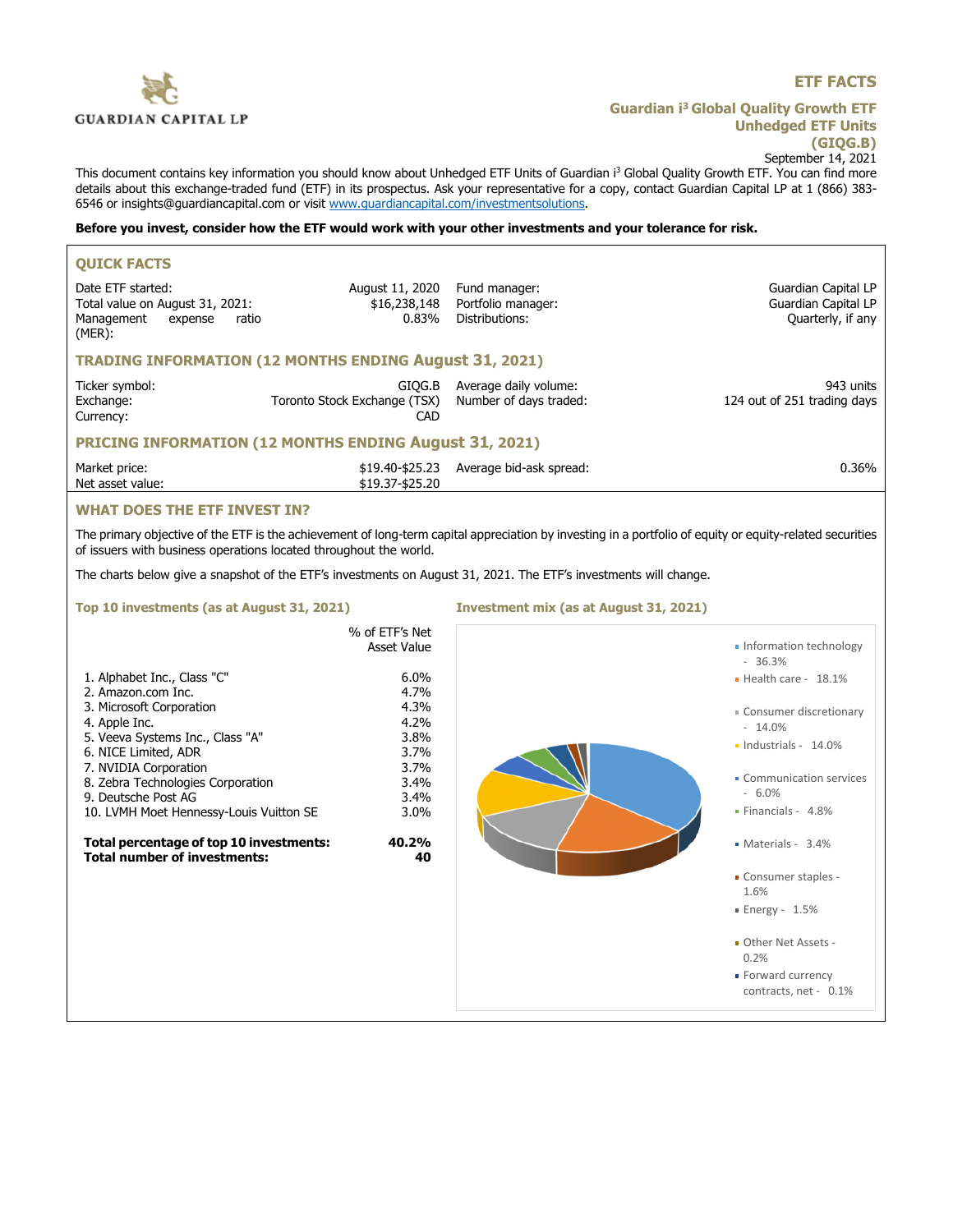# **HOW RISKY IS IT?**

### **RISK RATING**

The value of the ETF can go down as well as up. You could lose money.

One way to gauge risk is to look at how much an ETF's returns change over time. This is called "volatility".

In general, ETFs with higher volatility will have returns that change more over time. They typically have a greater chance of losing money and may have a greater chance of higher returns. ETFs with lower volatility tend to have returns that change less over time. They typically have lower returns and may have a lower chance of losing money.

Guardian Capital LP has rated the volatility of this ETF as medium.



For more information about the risk rating and specific risks that can affect the ETF's returns, see the "Risk Factors" section of the ETF's prospectus.

## **NO GUARANTEES**

ETF's do not have any guarantees. You may not get back the amount of money you invest.

### **HOW HAS THE ETF PERFORMED?**

This section tells you how the Unhedged ETF Units of the ETF have performed, with returns calculated using the ETF's net asset value (NAV). However, this information is not available because the ETF has not yet completed a calendar year.

#### **Year-by-year returns**

This section tells you how the Unhedged ETF Units of the ETF have performed in past calendar years. However, this information is not available because the ETF has not yet completed a calendar year.

### **Best and worst 3-month returns**

This section shows the best and worst returns for the Unhedged ETF Units of the ETF in a 3-month period. However, this information is not available because the ETF has not yet completed a calendar year.

#### **Average return**

As of August 31, 2021, the annual compounded return of this ETF was 24.61% since inception. If you had invested \$1,000 in this ETF since inception, your investment would now be worth \$1,261.67.

### **TRADING ETFS**

ETFs hold a basket of investments, like mutual funds, but trade on exchanges like stocks. Here are a few things to keep in mind when trading ETFs.

### **Pricing**

ETFs have two sets of prices: market price and net asset value (NAV).

#### **Market price**

- ETFs are bought and sold on exchanges at the market price. The market price can change throughout the trading day. Factors like supply, demand, and changes in the value of an ETF's investments can affect the market price.
- You can get price quotes any time during the trading day. Quotes have two parts: bid and ask.
- The bid is the highest price a buyer is willing to pay if you want to sell your ETF units. The ask is the lowest price a seller is willing to accept if you want to buy ETF units. The difference between the two is called the "bid-ask spread".
- In general, a smaller bid-ask spread means the ETF is more liquid. That means you are more likely to get the price you expect.

#### **Net Asset Value**

- Like mutual funds, ETFs have a NAV. It is calculated after the close of each trading day and reflects the value of an ETF's investments at that point in time.
- NAV is used to calculate financial information for reporting purposes like the returns shown in this document.

#### **Orders**

There are two main options for placing trades: market orders and limit orders. A market order lets you buy or sell units at the current market price. A limit order lets you set the price at which you are willing to buy or sell units.

#### **Timing**

In general, market prices of ETFs can be more volatile around the start and end of the trading day. Consider using a limit order or placing a trade at another time during the day.